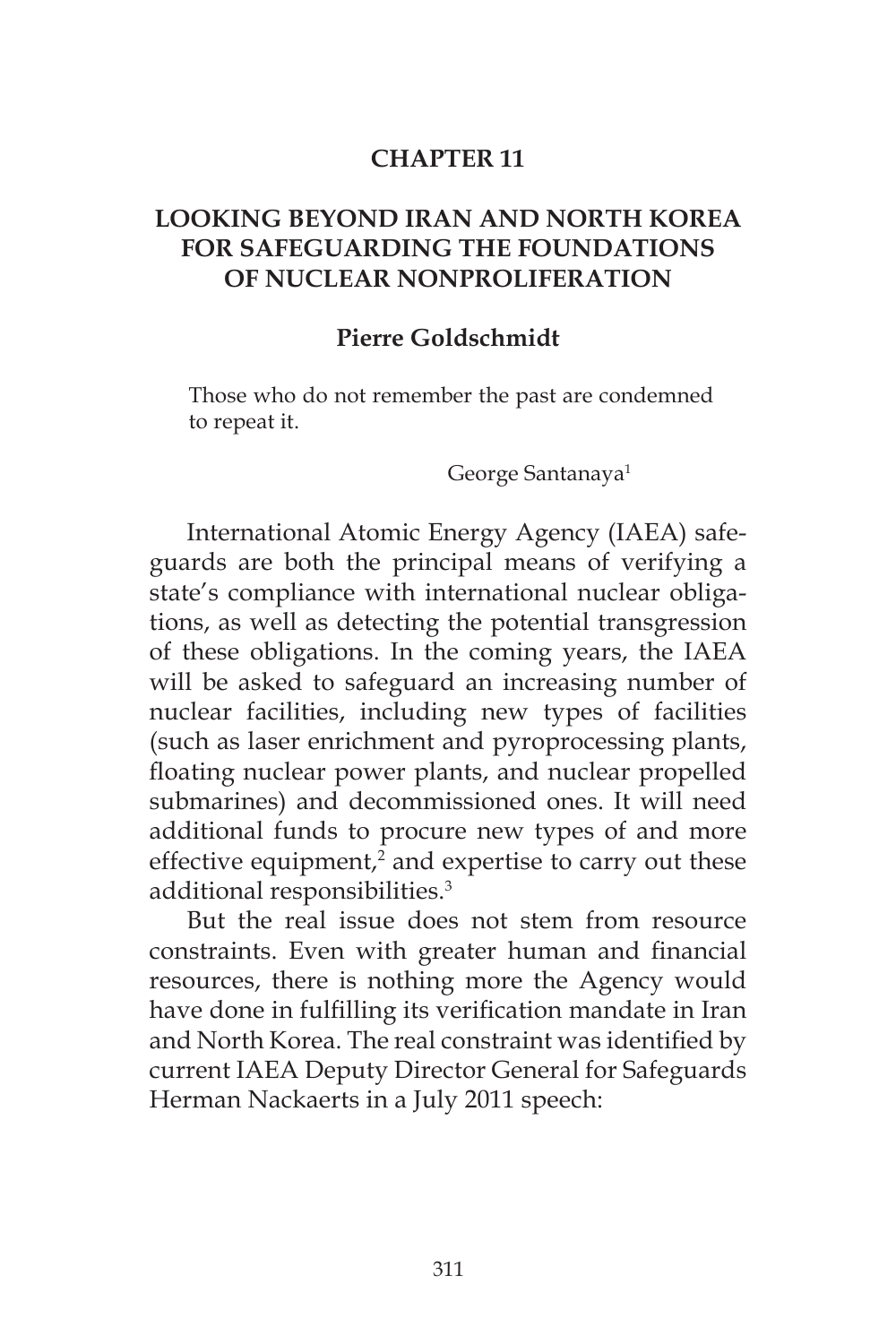Experience has shown that proliferation risk is not only associated with the amount of declared nuclear material that a State possesses or the number and type of declared facilities. Indeed, the major proliferation challenges have arisen in States with limited nuclear fuel cycle facilities, and involved previously exempted or undeclared nuclear material. . . . [The safeguards] system was manifestly failing in its primary objective, namely, to detect activities that did raise potential compliance issues and proliferation concerns—such as those undertaken, for instance, in Iraq, Libya, Syria and Iran.4

There are two main reasons the safeguards system has been "manifestly failing." First, the Department of Safeguards does not have the legal authority it needs to fulfill its mandate and to provide the assurances the international community is expecting from its verification activities. Second, the Department lacks the necessary cooperation and transparency from Member States of the IAEA. Redressing both deficiencies would significantly strengthen the role of IAEA safeguards in preventing further proliferation.

### **LIMITED LEGAL AUTHORITIES**

Under the Article III.A.5 of the IAEA Statute, safeguards are:

designed to ensure that special fissionable and other materials, services, equipment, facilities, and information . . . under [Agency] supervision or control are not used in such a way as to further any military purpose.<sup>5</sup>

To reach that objective, Article XII.A.6 provides that the Agency will have the right and responsibility: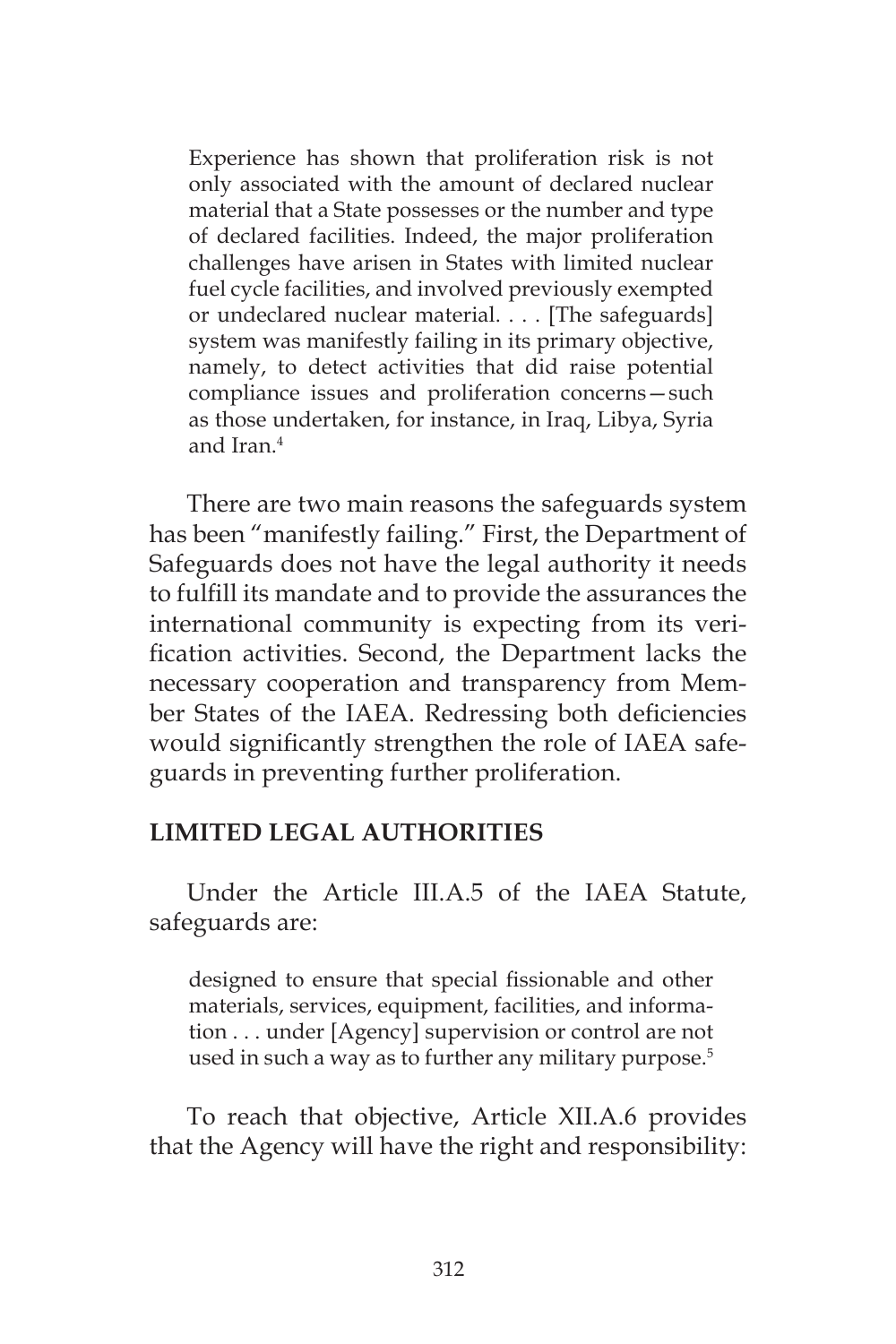to send into the territory of the recipient State inspectors . . . who shall have access at all times to all places and data and to any person who by reason of his occupation deals with materials, equipment, or facilities which are required by this Statute to be safeguarded, as necessary . . . to determine whether there is compliance with the undertaking against use in furtherance of any military purpose.<sup>6</sup>

This excellent and forward looking mandate was agreed to more than half a century ago. Unfortunately, in practice, the commitments accepted by Non-Nuclear-Weapon States (NNWSs) under Comprehensive Safeguards Agreements (CSA)<sup>7</sup> and even the Additional Protocol (AP)<sup>8</sup> are much more limited.<sup>9</sup>

Under a CSA (with or without an AP), a state has the right to construct a uranium enrichment facility and to produce not only low-enriched uranium (LEU), but also highly-enriched uranium (HEU), or to extract plutonium from spent nuclear fuel, as long as these activities and material are declared and placed under IAEA safeguards. This right holds even if there is no clear economic justification for undertaking these activities. However, in such a case, it seems legitimate for the international community to wonder, in light of Article III.A.5 of the IAEA statute, whether such legal activities are undertaken in furtherance of any military purpose.

It is likely that in the future, should they decide to do so, an increasing number of NNWSs will acquire the necessary scientific, technical, and industrial capability to manufacture nuclear weapons. To increase the likelihood that those states will be deterred from making such a decision—most likely under maximum secrecy, since it would be a clear violation of Article II of the Nuclear Nonproliferation Treaty (NPT)—it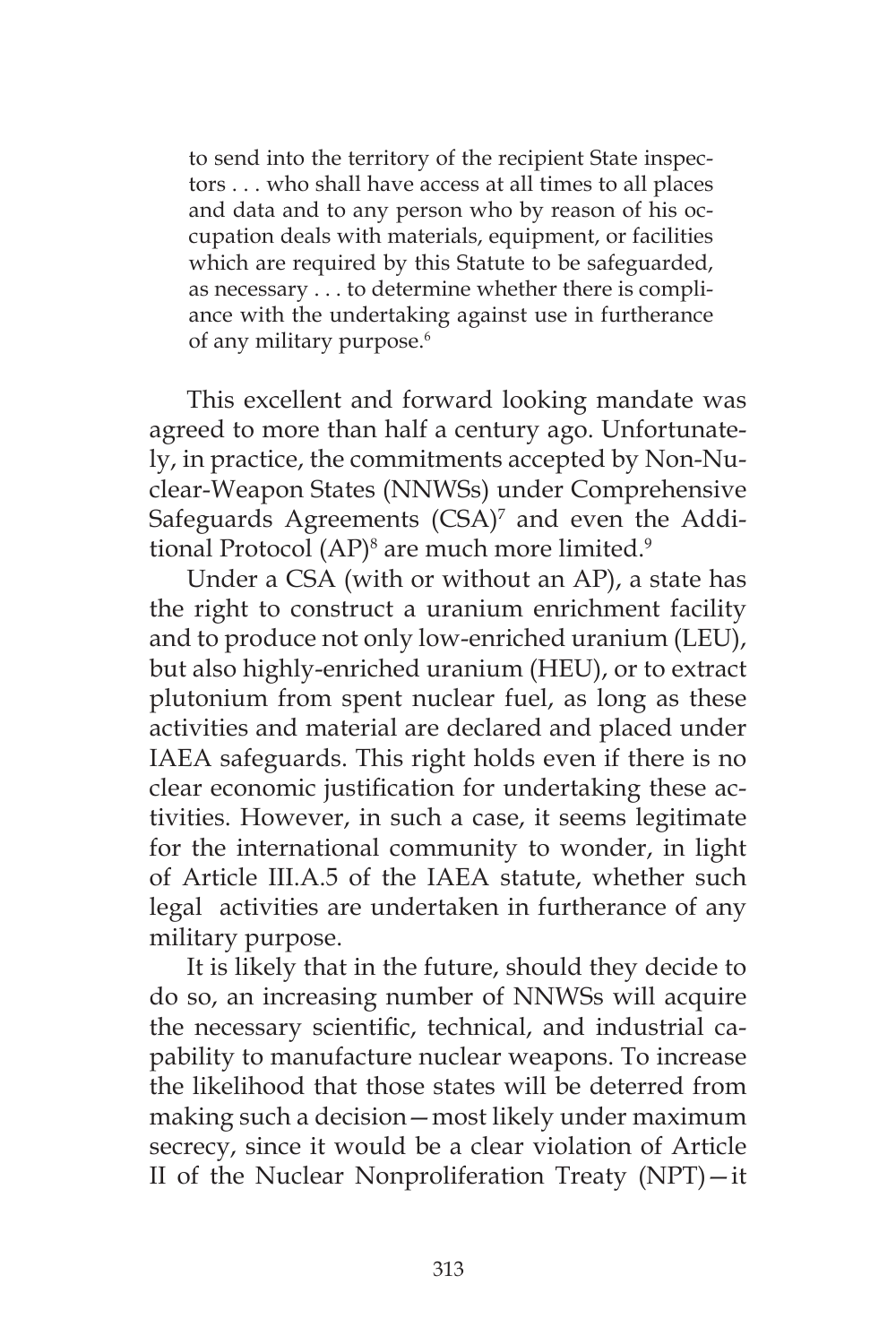is necessary that the international community be informed of any indications of nuclear weapons activities as soon as possible. Maximum IAEA scrutiny in such states should therefore be a priority.

Some possible indicators that would raise suspicion about a military nuclear program include:

- The state has denied or unjustifiably delayed access to locations by IAEA inspectors and/or is not fully cooperating with the Agency;
- There is a domestic enrichment or reprocessing facility in a state that has no AP in force;
- The state is producing and stockpiling uranium enriched beyond 5 percent uranium 235  $(U-235);$
- The state's military establishment is directly or indirectly involved in "peaceful" nuclear-related activities (including procurement);
- The state has previously been found in breach or in noncompliance with its safeguards agreement;
- There has been a nuclear weapons program in the past;
- The state has publicly threatened to withdraw from the NPT;
- There are serious indications that the state is acquiring or developing the non-nuclear components of a nuclear device;<sup>10</sup>
- The state is developing or otherwise acquiring ballistic missiles or other means of delivering nuclear warheads; and,
- There is evidence that national scientists are undertaking research on nuclear explosions or related disciplines suitable to nuclear weapons development.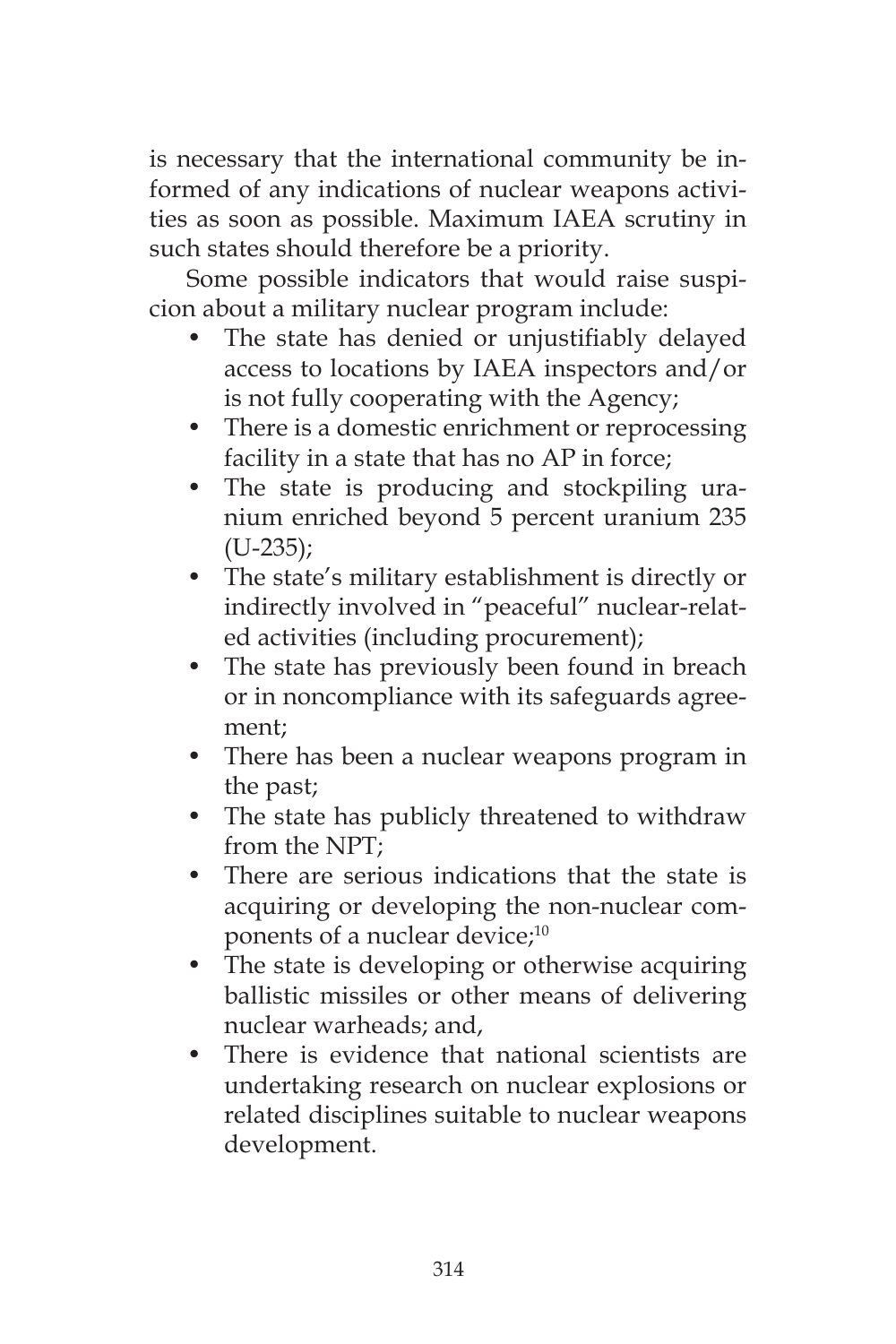These individual activities may not be illegal, $11$ but a combination of many of them in the same state should be a matter of concern and a reason for the IAEA to increase its verification activities in and scrutiny of that state. If the Agency is unable to do so because the state is not fully cooperating, the secretariat should explicitly report these findings to the IAEA Board of Governors, at least in the publicly available background statement of the annual Safeguards Implementation Report (SIR).

# **IMPROVING COOPERATION AND TRANSPARENCY**

All states that have been called out by the IAEA secretariat for failing to report nuclear material and activities in accordance with their safeguards obligations were implementing a State System of Accounting for and Control of nuclear material (SSAC), which was not fully independent of nuclear operators and state authorities, and did not provide unrestricted access and cooperation to IAEA inspectors. This has been the case in Iraq, North Korea, Iran, Libya, the Republic of Korea, Egypt, and Syria. It is therefore not surprising to note that under "Areas of Difficulty in Safeguards Implementation," the SIR for the year 2010 reports that:

The performance of State and regional authorities and the effectiveness of SSACs and RSACs [Regional Systems of Accounting and Control] have a significant impact upon the effectiveness and efficiency of safeguards implementation. In 2010, in some States SSACs still did not exist. Moreover, not all existing State and regional authorities have the necessary authority, independence from operators, resources and technical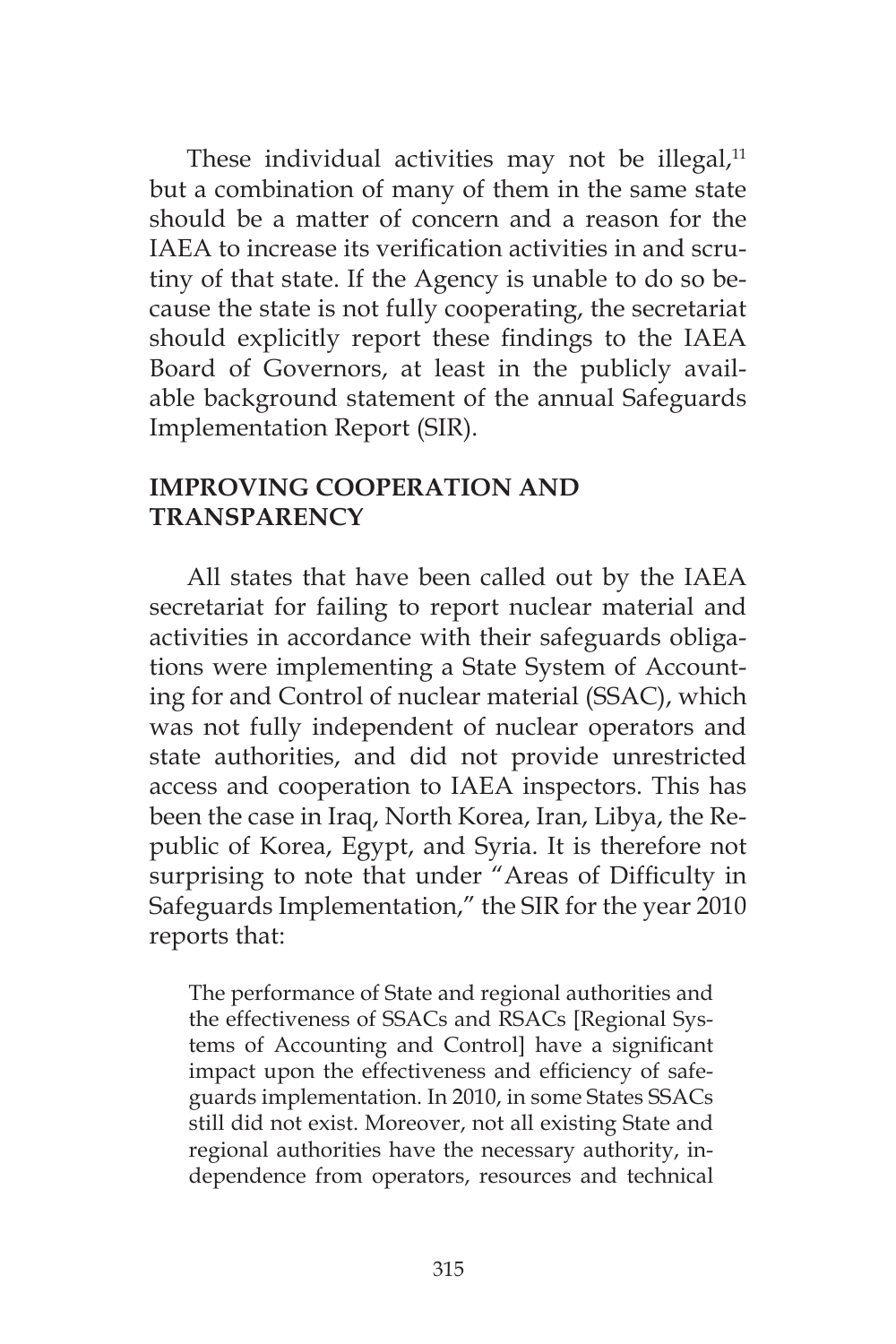capabilities to administer the requirements of safeguards agreements and additional protocols. In particular, some States do not impose and verify proper nuclear material accountancy and control systems at nuclear facilities and LOFs [locations outside facilities] to ensure the required accuracy and precision of the data transmitted to the Agency.12

The 2008 SIR, for instance, stated:

The Agency was informed in 2004 by Egypt's SSAC, the Atomic Energy Authority (AEA), that it did not have the authority necessary for it to exercise effective control of all nuclear material and activities in the State. A Presidential Decree was issued in May 2006 to redefine the AEA's authority. Ministerial Decrees were issued in October 2006 for the practical implementation of the Presidential Decree. The AEA then undertook a State-wide investigation of its nuclear material holdings, during which additional, previously unreported, nuclear material was identified, including several depleted uranium items for which Egypt subsequently provided accounting reports.<sup>13</sup>

The Egyptian Atomic Energy Agency's incomplete authority is an explanation, but not an excuse, for the lack of effective control of all nuclear material and activities in the State.

This example demonstrates once more the necessity for the IAEA Board of Governors to request the Secretariat to provide an evaluation of the effectiveness and necessary independence of SSACs, starting with those states that have previously been found to be in breach of their safeguards obligations.<sup>14</sup> It is as important to guarantee this independence and effectiveness (in particular in States with no AP in force) as it is to assess those of national safety authorities.15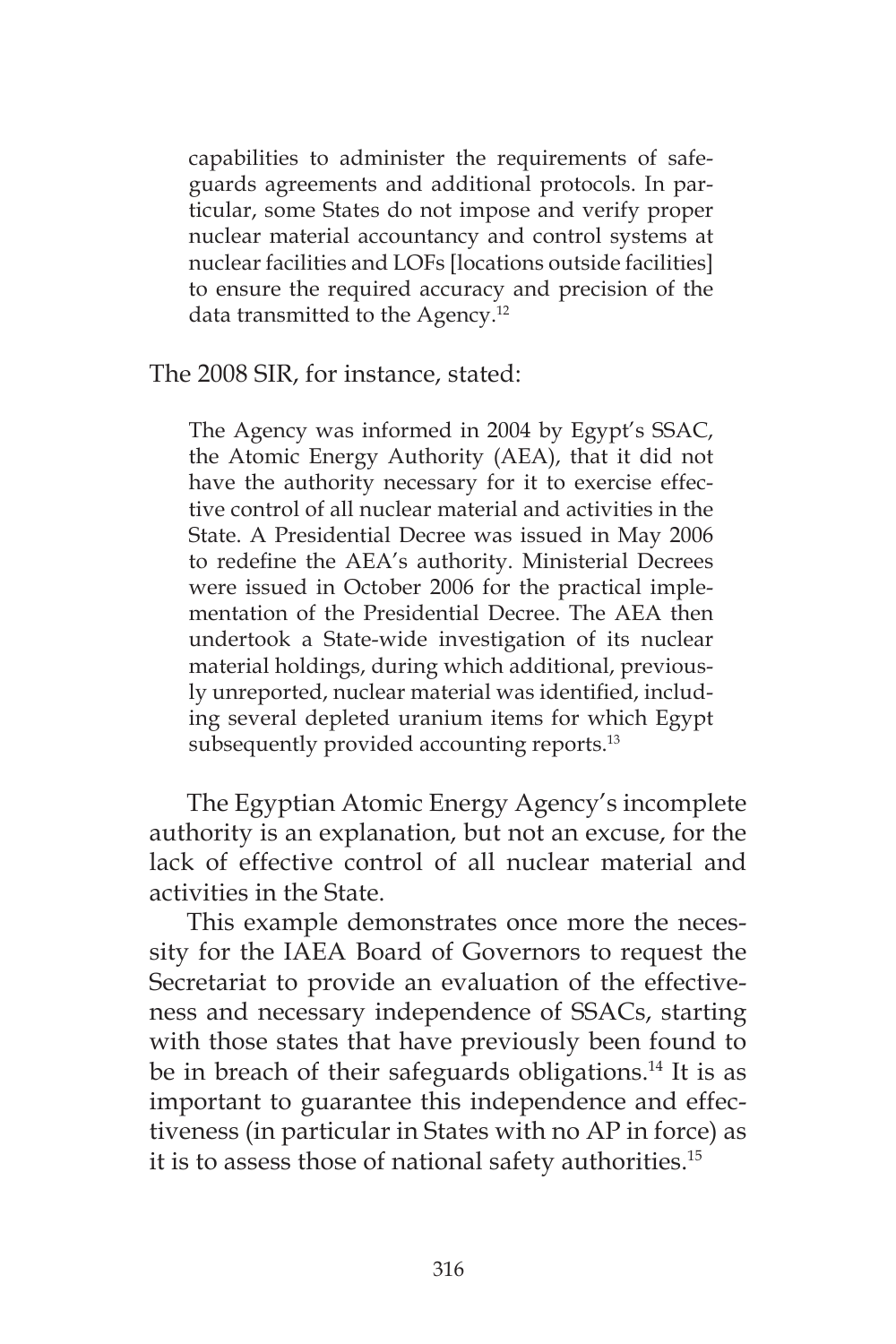In this regard, one wonders whether an objective evaluation of the Brazilian-Argentine Agency for Accounting and Control of Nuclear Materials would conclude that this organization is sufficiently independent from the operators of nuclear facilities and from the Brazilian and Argentinean authorities, and whether it fully and satisfactorily cooperates with the Agency. This last question is particularly relevant given that the 2010 SIR notes that short notice random inspections, which are critical to verifying material flows in conversion and fuel fabrication plans, are still under discussion and not yet being implemented in Argentina and Brazil.<sup>16</sup>

Although it is not public, it is rumored that the 2010 SIR also mentions that three states restricted Agency access, two states did not report material that should have been reported, and three states did not permit environmental sampling. These are very important shortcomings and, for the sake of transparency, as well as effectiveness, the Secretariat should name these states.

## **STRENGTHENING FOUNDATIONS OF NONPROLIFERATION**

The objective of IAEA safeguards is to help prevent proliferation by deterring states from seeking nuclear weapons due to the risk of early discovery of a nuclear weapons program. For deterrence to be effective, states must be convinced that any deliberate noncompliance has a high probability of being detected early and that a noncompliant state that does not cooperate fully and proactively with the IAEA to resolve the problems will inevitably face serious consequences. Further, the Agency should be seen as exercising its existing legal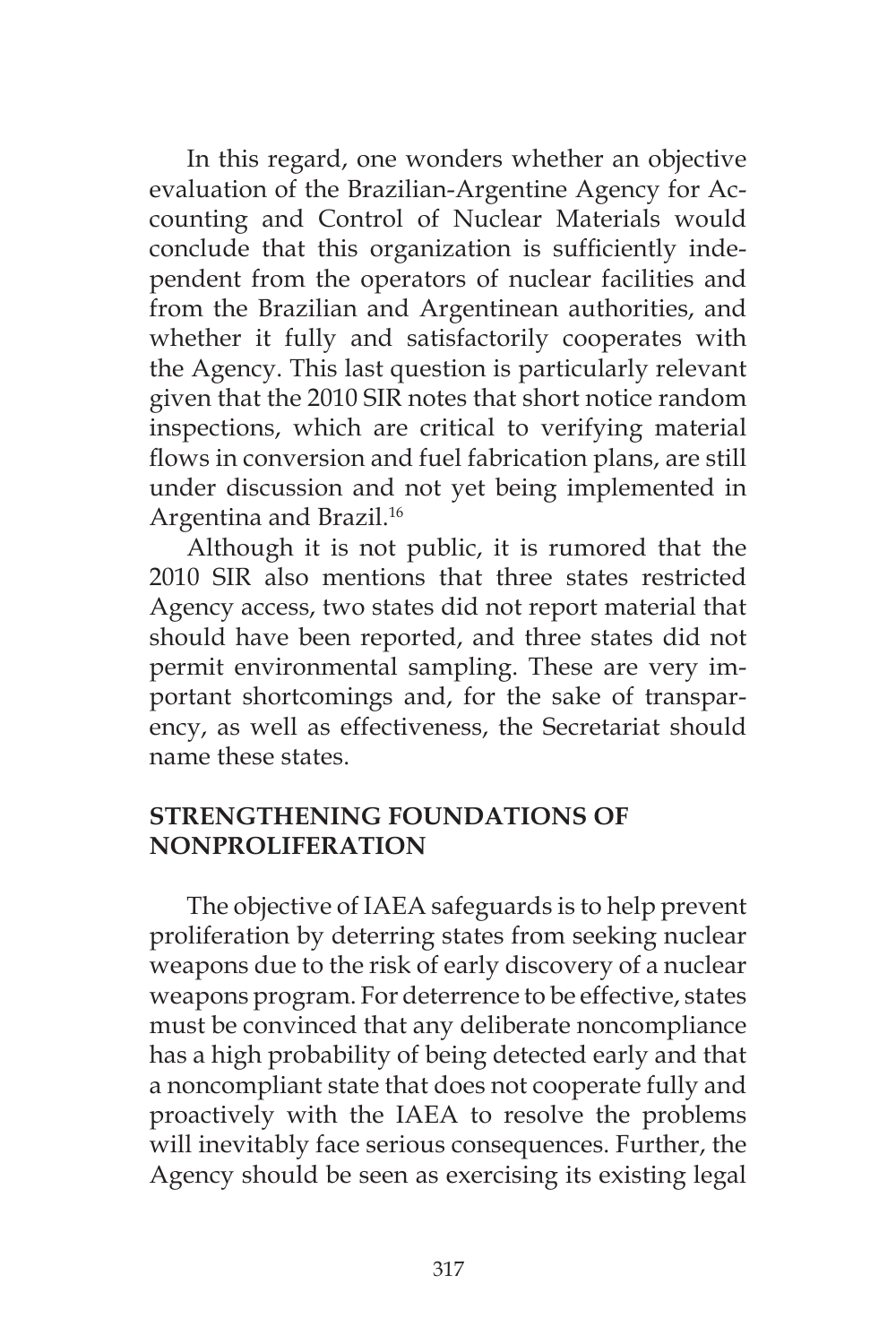authority to the fullest. In particular, whenever justified by the circumstances, it should promptly make use of its right to conduct special inspections at suspicious undeclared locations when states are otherwise denying access.<sup>17</sup>

Recently, the obligation of states to provide early design information about new facilities and the Agency's right to verify it have been challenged by Iran's refusal to comply with its safeguards obligations. The IAEA Director General should make it clear in a document to the Board of Governors that, when and where such refusals occur, they will be recognized for what they are: noncompliance. The Agency should not be complacent toward states that are violating their obligations.

However, the weakest link in the nonproliferation regime today is not the performance of the IAEA Department of Safeguards, but that of the international community in responding to noncompliance. Before the next crisis occurs, generic procedures for responding to noncompliance should be discussed and agreed upon. With a "veil of ignorance" about which states might be involved in the future, such discussions should be easier and less acrimonious than in the heat of a specific crisis. Moreover, agreement upon a set of standard responses to be applied evenhandedly to any state found in noncompliance—regardless of who its allies might be—would significantly enhance the credibility of the nonproliferation regime.

Against this background, a necessary first step is for the IAEA to acknowledge where it has acted inconsistently in the past. In particular, the Board of Governors should adopt a resolution recognizing that failures and breaches committed by South Korea and Egypt in 2004 and 2005 respectively, constituted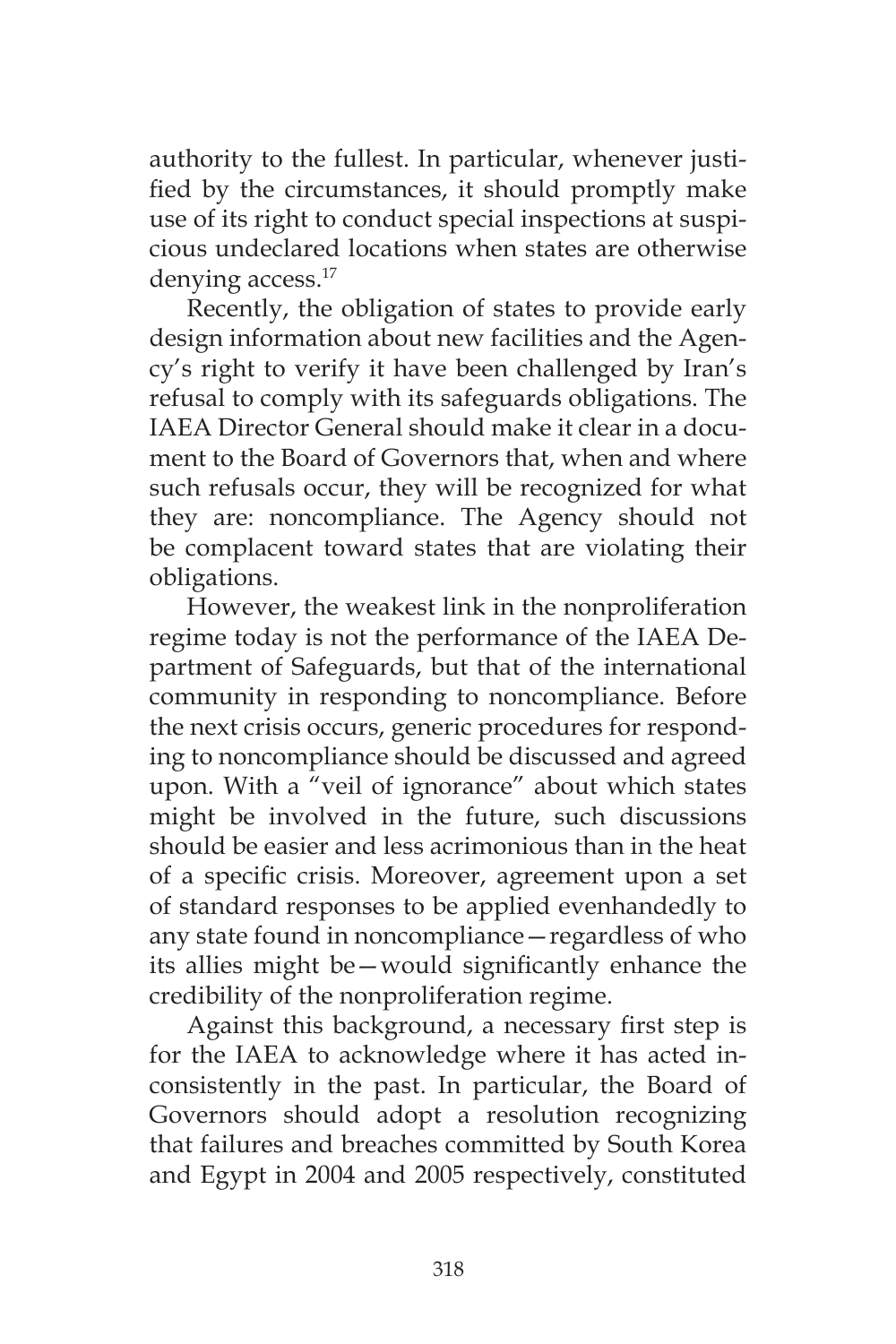cases of noncompliance with their safeguards agreements. This resolution, without seeking any punitive measure against either state, would correct damaging precedents by reasserting the impartiality and universality of procedures for reporting noncompliance as envisioned in the IAEA Statute.

For its part, the United Nations (UN) Security Council should adopt legally-binding generic resolutions that would set out a "roadmap" for responding to noncompliance. Experience demonstrates that in investigating safeguards violations in a state not fully and proactively cooperating with the Agency, the IAEA needs, for some limited period of time, enhanced legally binding authority to conduct effective inspections in that state. Such authority extending beyond that provided by the AP can only be granted by a Chapter VII UN Security Council resolution.<sup>18</sup>

Furthermore, considering the precedent of North Korea's 2003 withdrawal from the NPT, it would be wise to plan for the possibility of another state withdrawing as well. As a deterrent, it is essential that the UN Security Council adopts a Chapter VII resolution declaring that the withdrawal of a noncompliant state from the NPT is a threat to international peace and security. In order to secure the irreversibility of safeguards on nuclear material and sensitive fuel-cycle facilities even if a state withdraws from the NPT, the Board of Governors should urge all states with enrichment or reprocessing facilities to conclude "back-up" safeguards agreements that would not terminate in case of NPT withdrawal.<sup>19</sup> Such a facility-specific safeguards agreement would be subsumed to the state's CSA without any additional cost to either the state or the IAEA. Countries like Germany, the Netherlands, Japan, Brazil, and Argentina should lead by example.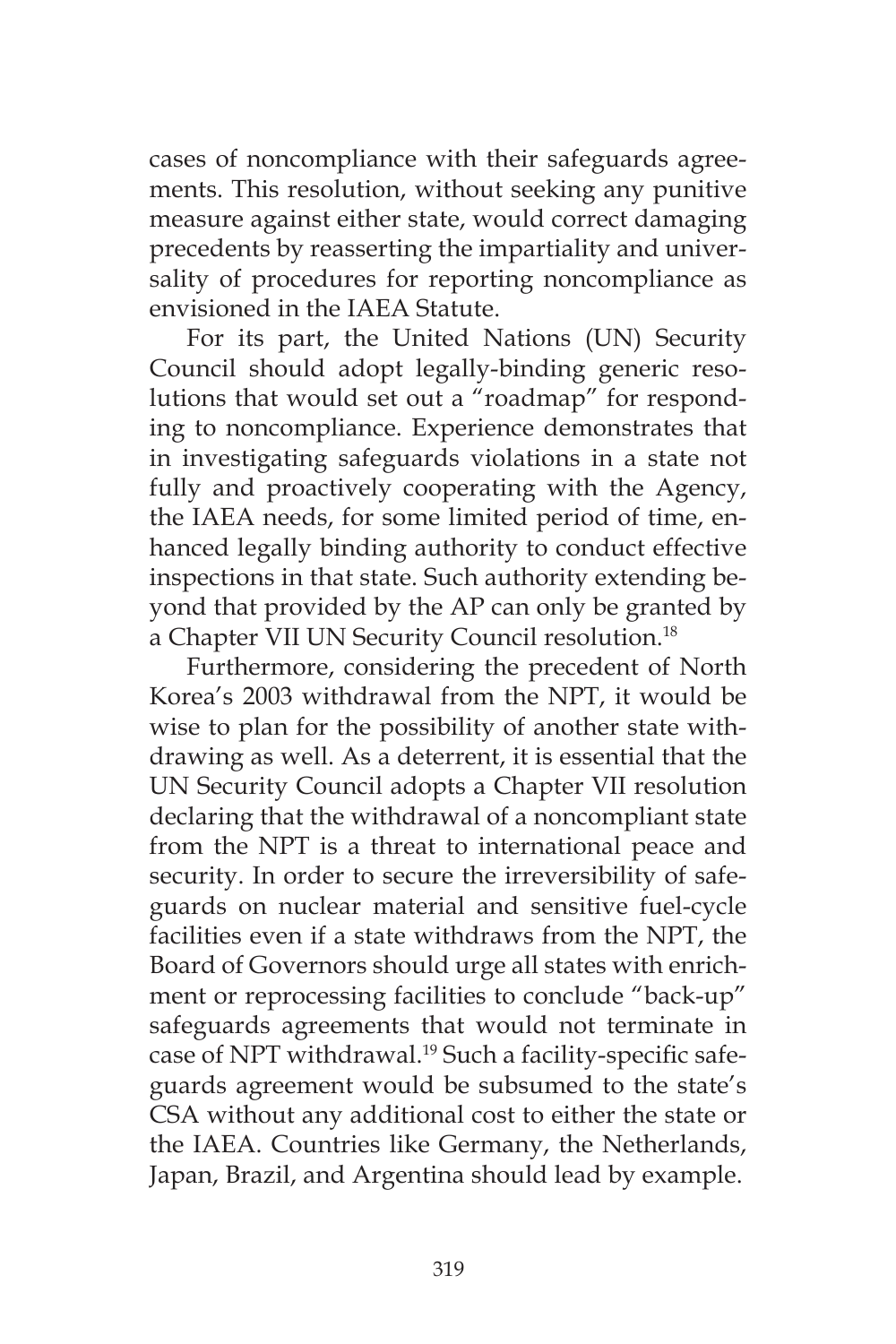The current difficulties in resolving the problems the IAEA is facing in Iran, North Korea, and Syria demonstrate the necessity to act now to ensure that, when the Agency confronts the next proliferation crisis, it has the tools, authority, and political support to avoid repeating history.

If adopted, concrete measures such as those recommended would significantly strengthen the nonproliferation regime and make a real difference in protecting against nuclear proliferation. It depends now on the political will of key governments to make this a reality before the next crisis occurs.

### **ENDNOTES - CHAPTER 11**

1. George Santayana (1863-1952) was a Spanish-American philosopher, essayist, poet, and novelist.

2. For instance, improved surveillance systems, seals, and containment verification equipment, portable and resident nondestructive assay equipment, and new types of equipment to increase the IAEA capability to detect possible undeclared nuclearrelated activities.

3. Including well-qualified and trained safeguards inspectors with analytical skills, as well as expertise and resources to carry out disarmament verification activities at the request of member states.

4. Herman Nackaerts, "IAEA Safeguards: Cooperation is the Key to Change," presentation for the Institute of Nuclear Materials Management, July 18, 2011, available from *www.iaea.org/safeguards/documents/IAEA\_Safeguards\_Cooperation\_as\_the\_Key\_to\_ Change.pdf*.

5. *Statute of the IAEA*, October 6, 1956, available from *www. iaea.org/About/statute.html*.

6. *Ibid*.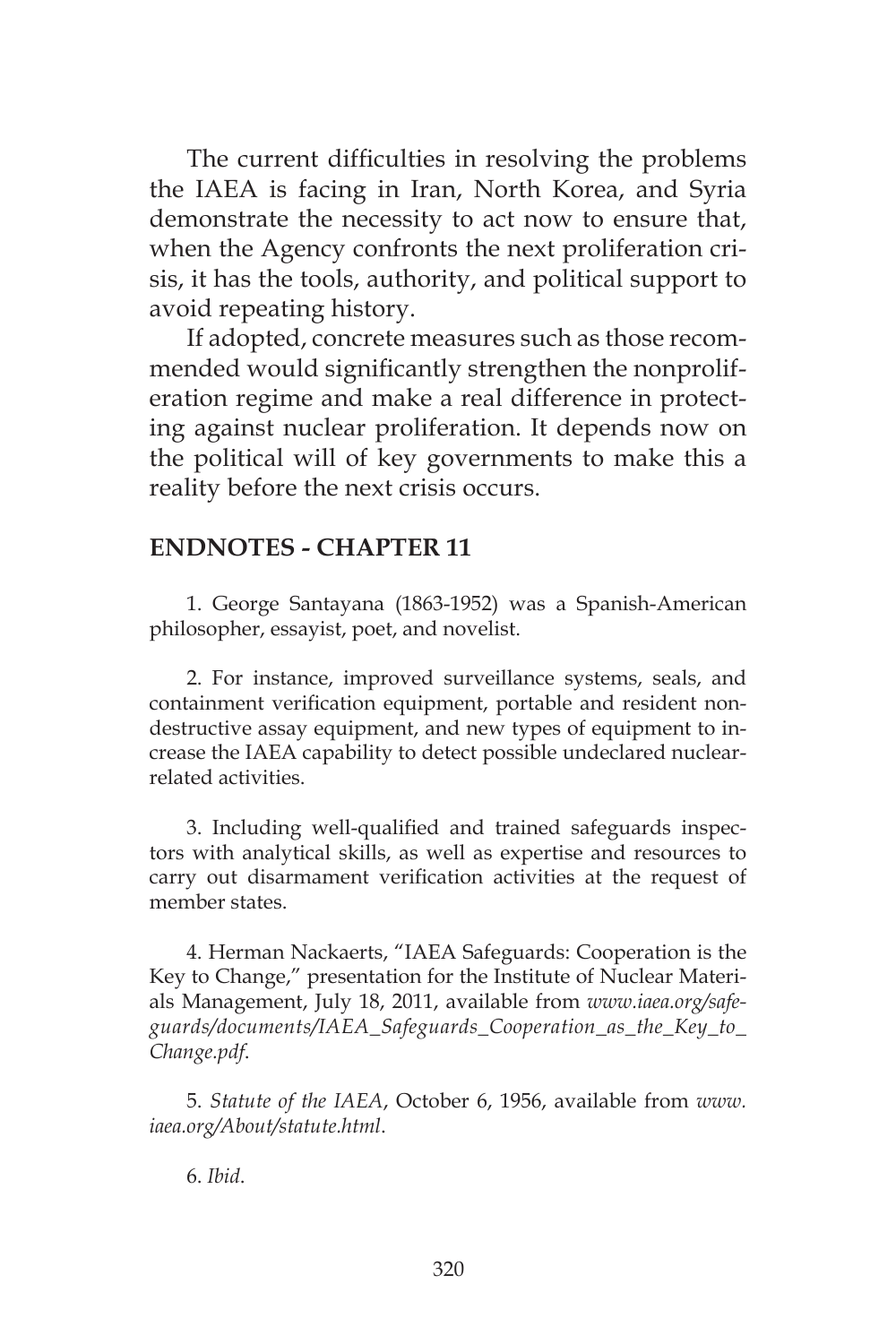7. See IAEA, *The Structure and Content of Agreements between the Agency and States Required In Connection With the Treaty on the Non-Proliferation of Nuclear Weapons*, INFCIRC/153 (Corrected), June 1972, available from *www.iaea.org/Publications/Documents/ Infcircs/Others/infcirc153.pdf*.

8. *Model Protocol Additional to the Agreement(s) between State(s) and the International Atomic Energy Agency for the Application of Safeguards*, INFCIRC/540 (Corrected), September 1997, available from *www.iaea.org/Publications/Documents/Infcircs/1997/infcirc540c.pdf*.

9. The main areas of limitation are relating to access to information, to persons, to locations, and to data and documents. A detailed analysis of these limitations and the way they should be corrected can be found in Pierre Goldschmidt, "IAEA Safeguards: Dealing preventively with noncompliance," Washington, DC: Harvard University Belfer Center and Carnegie Endowment for International Peace, July 12, 2008, available from *www. carnegieendowment.org/files/Goldschmidt\_Dealing\_ Preventively\_7-12-08.pdf*.

10. As long as no nuclear material is used, a state is entitled, without having to report to the Agency, to study and test the effect of shock waves on non-nuclear materials; to develop high explosives for high-precision applications such as shaped charges; to undertake theoretical studies of the effect of nuclear explosions; or to develop or procure neutron sources (e.g., for applications such as oil well logging) that can also be used as initiators in nuclear weapons. The NPT prohibits manufacture by NNWS of nuclear explosive devices. It seems generally accepted that this includes the production of components that would only have relevance to a nuclear explosive device.

11. Except the first one.

12. IAEA, *Safeguards Statement for 2010*, para. 43, available from *www.iaea.org/safeguards/documents/es2010.pdf.*

13. *Safeguards Statement for 2008*, para. 45, available from *www. iaea.org/safeguards/documents/es2008.pdf.*